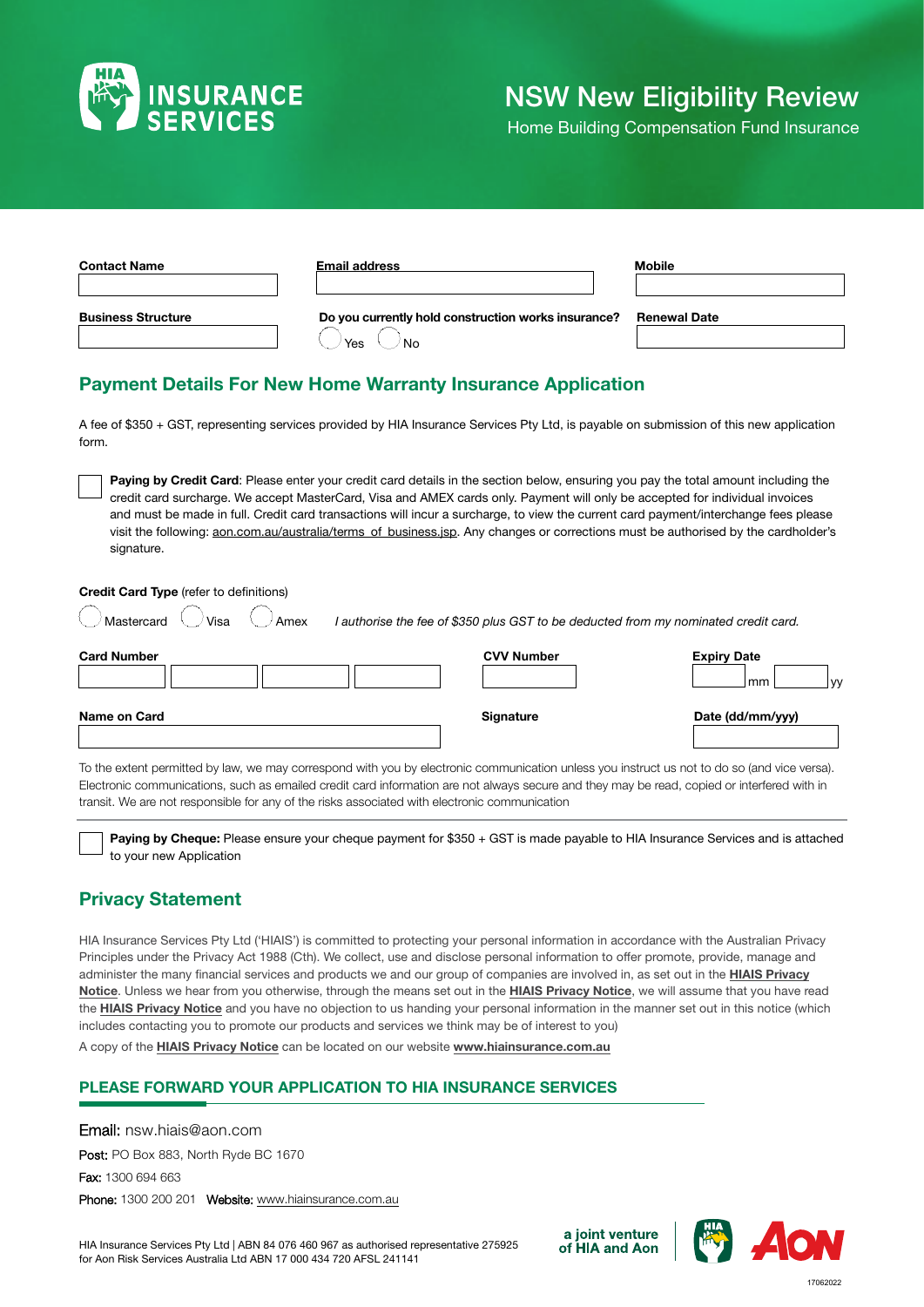



# Builder Application for Automated Scorecard Review of HBC Insurance Eligibility

\*Required fields are indicated by an asterisk

- This form should be completed by building and trade contractors who are seeking eligibility for less than \$5million open job value (OJV) under the auto-assessment model for insurance under the Home Building Compensation Fund (HBCF) in NSW.
- This form can also be completed by any builder or contractor who icare HBCF has approved eligibility under the auto assessment model.
- This form is to be completed ONLY when undergoing an assessment under the auto-assessment eligibility model. For a full financial review or manual assessment, please complete our [Builder Eligibility/Profile Change Application Form.](https://www.icare.nsw.gov.au/builders-and-homeowners/builders-and-distributors/eligibility/apply-for-eligibility)
- If you need help to complete this form, please contact your insurance distributor.

### Section 1 - General information

Name of Applicant Builder *(the legal name under which you contract and as shown on your NSW builder's licence)\**

| Business address (Not PO Box Address)*      |                                       | Suburb <sup>*</sup>                                   | State*                                | Postcode* |
|---------------------------------------------|---------------------------------------|-------------------------------------------------------|---------------------------------------|-----------|
| NSW Builder's licence no.*                  |                                       | Registered business name/trading name (if applicable) |                                       |           |
| ACN of applicant builder<br>$(if company)*$ | ABN of applicant builder,<br>if held* |                                                       | Date the business started<br>trading* |           |
| Name of key contact*                        |                                       |                                                       | Mobile phone number*                  |           |

| Email* | Business phone number |  |  |
|--------|-----------------------|--|--|
|        |                       |  |  |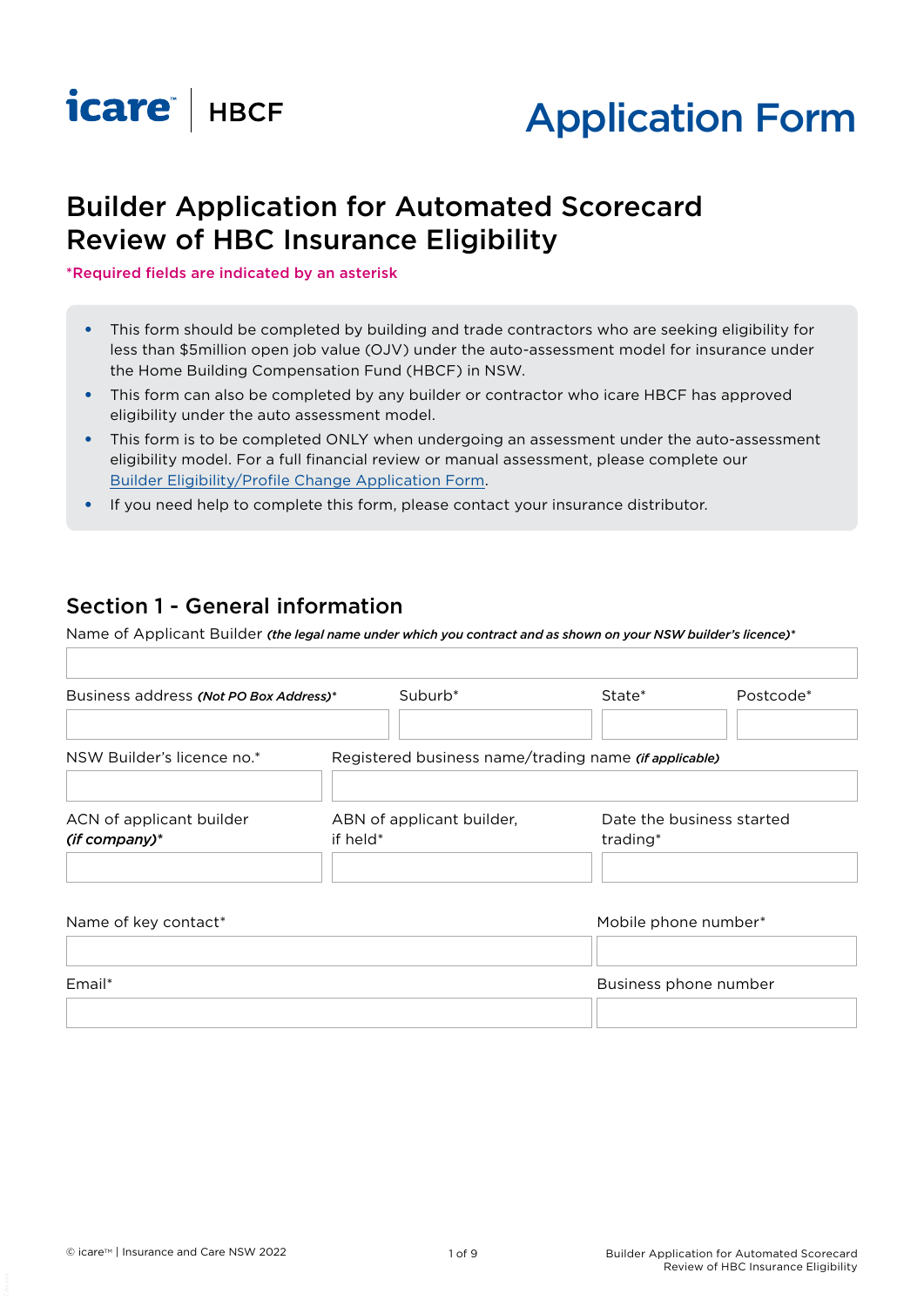| Has the builder previously contracted directly with homeowners?*                                                                             |                               |             |         |
|----------------------------------------------------------------------------------------------------------------------------------------------|-------------------------------|-------------|---------|
| <b>No</b><br>Yes                                                                                                                             |                               |             |         |
| Has the builder previously operated their own building business?* (including being a director/key manager<br>of a building company)          |                               |             |         |
| <b>No</b><br>Yes                                                                                                                             |                               |             |         |
| <b>Business structure</b>                                                                                                                    |                               |             |         |
| Select type of business structure:*                                                                                                          | Sole trader                   | Partnership | Company |
| Does the applicant builder operate as a Trustee of a Trust?*<br>No<br>Yes                                                                    |                               |             |         |
| Enter name of the Trust.                                                                                                                     |                               |             |         |
| <b>Trust ABN</b>                                                                                                                             | Which ABN do you trade under? |             |         |
| Brief description of the type of work your business undertakes (for example, structural alterations, renovations,<br>single dwellings, etc)* |                               |             |         |
| Does the applicant builder operate as part of a Business Group?*                                                                             |                               |             |         |
| No<br>Yes                                                                                                                                    |                               |             |         |
| Name of the Business Group                                                                                                                   |                               |             |         |
|                                                                                                                                              |                               |             |         |

## Section 2 - Builder Licence/Registration/Accreditation Information

Please list all Building Licences held by the business entity including nominated officers. Nominated officers include supervisors, directors, project managers, partners, etc.\*

| Name of licence/Name of entity | Licence<br>no. | Turnover<br>limit \$ | <b>Issuing</b><br>state | Year<br>issued |
|--------------------------------|----------------|----------------------|-------------------------|----------------|
|                                |                |                      |                         |                |
|                                |                |                      |                         |                |
|                                |                |                      |                         |                |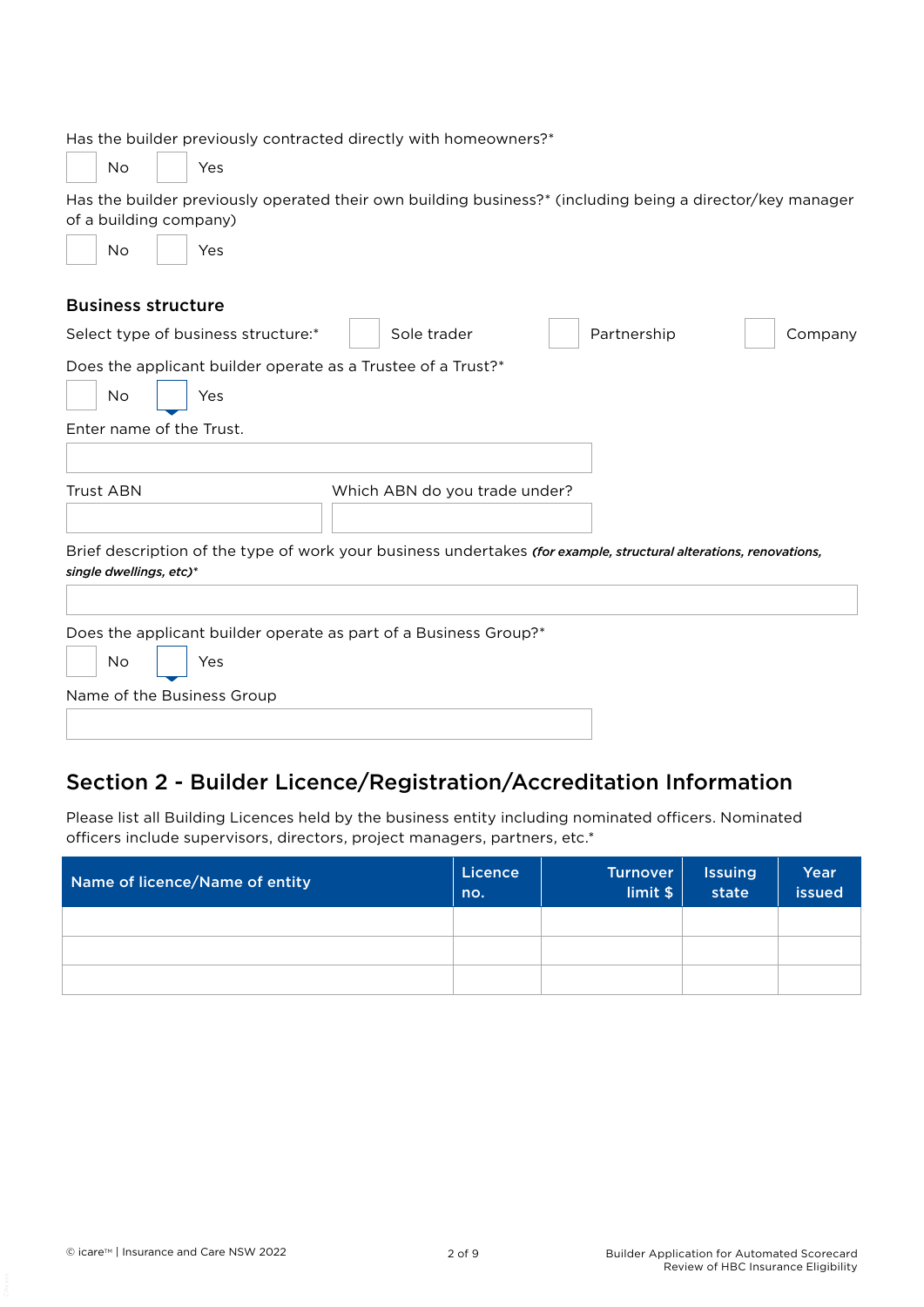## Provide details of each proprietor/partner/director of this business\*

Please attach additional copies of this section if required.

| Proprietor / Partner (1) / Director (1) Date of birth                                        |  |               | Individual licence no. |    |
|----------------------------------------------------------------------------------------------|--|---------------|------------------------|----|
|                                                                                              |  |               |                        |    |
| Previous building experience, including this business for past two years<br>Name of Business |  | Position held | From                   | To |
|                                                                                              |  |               |                        |    |
|                                                                                              |  |               |                        |    |
| Partner (2) / Director (2)                                                                   |  | Date of birth | Individual licence no. |    |
| Previous building experience, including this business for past two years                     |  |               |                        |    |
| Name of Business                                                                             |  | Position held | From                   | To |
|                                                                                              |  |               |                        |    |
|                                                                                              |  |               |                        |    |
| Partner (3) / Director (3)                                                                   |  | Date of birth | Individual licence no. |    |
|                                                                                              |  |               |                        |    |
| Previous building experience, including this business for past two years                     |  |               |                        |    |
| Name of Business                                                                             |  | Position held | From                   | To |
|                                                                                              |  |               |                        |    |
|                                                                                              |  |               |                        |    |
| Partner (4) / Director (4)                                                                   |  | Date of birth | Individual licence no. |    |
|                                                                                              |  |               |                        |    |
| Previous building experience, including this business for past two years                     |  |               |                        |    |
| Name of Business <b>Reserves</b> Position held <b>Reserves From From</b>                     |  |               |                        | To |
|                                                                                              |  |               |                        |    |
| Partner (5) / Director (5)                                                                   |  | Date of birth | Individual licence no. |    |
|                                                                                              |  |               |                        |    |
| Previous building experience, including this business for past two years<br>Name of Business |  | Position held |                        |    |
|                                                                                              |  |               | From                   | To |
|                                                                                              |  |               |                        |    |
|                                                                                              |  |               |                        |    |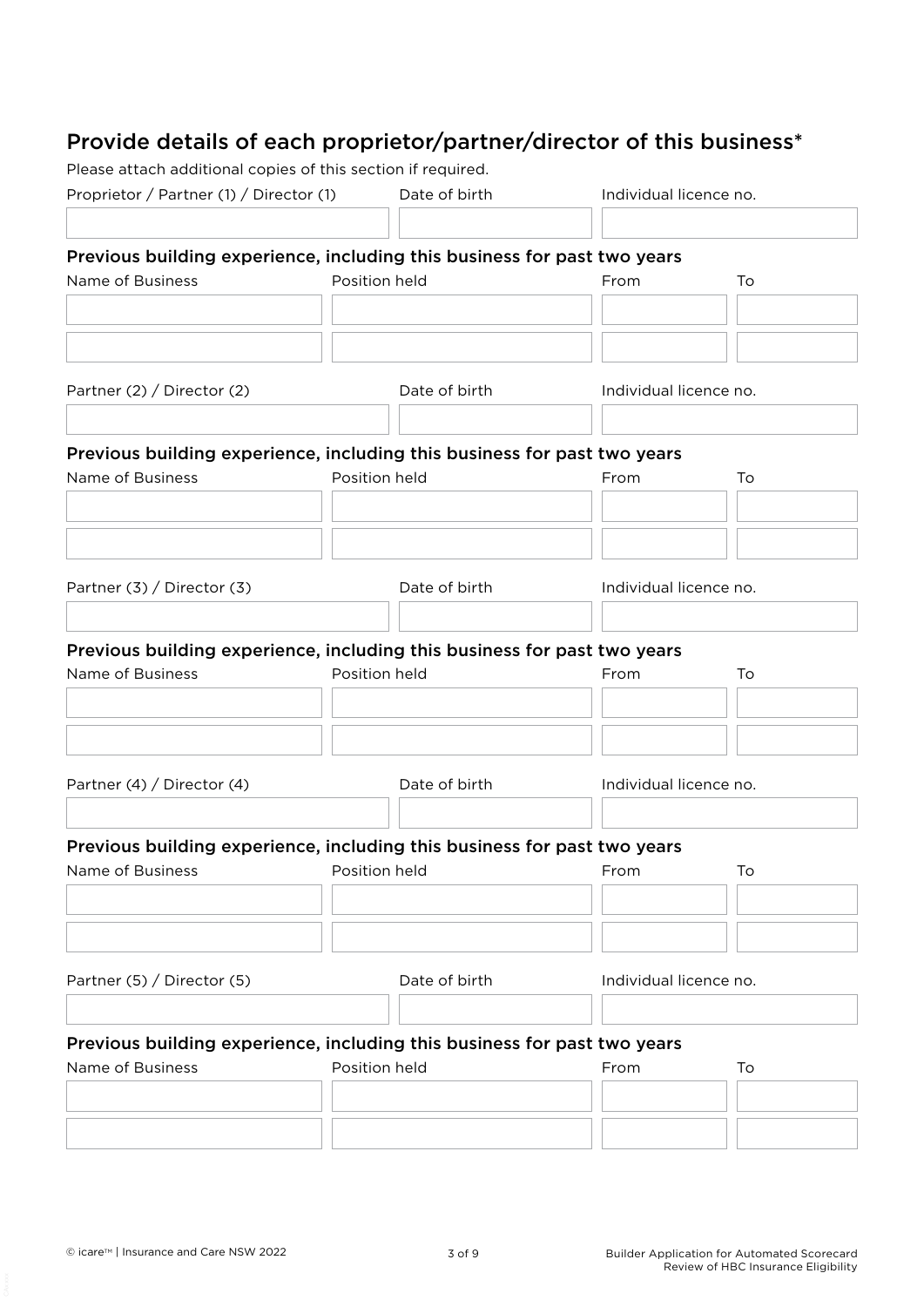### Section 3 - Building Activity

| <b>Construction Type</b>                                                                   | The maximum value<br>of any single project<br>$(5)^1$ |
|--------------------------------------------------------------------------------------------|-------------------------------------------------------|
| New Single Dwelling Construction                                                           |                                                       |
| Single Dwelling Alterations / Additions - Structural                                       |                                                       |
| Single Dwelling Renovations - Non Structural <sup>2</sup>                                  |                                                       |
| New Duplex, Dual Occupancy, Triplex and/or Terrace (Attached) Construction per<br>dwelling |                                                       |
| New Multiple Dwellings Construction (three storeys or less)                                |                                                       |
| Multiple Dwellings Alterations / Additions - Structural                                    |                                                       |
| Multiple Dwellings Renovations - Non Structural                                            |                                                       |
| <b>Swimming Pools</b>                                                                      |                                                       |
|                                                                                            | Total OJV and OJN <sup>3</sup>                        |
| Total Open Job Value (total dollar value of jobs you wish to undertake concurrently)       |                                                       |
| Total Open Job Number (the total number of jobs you wish to undertake<br>concurrently)     |                                                       |

For more information about profile and OJN and OJV limits, builder size classifications, and Construction Types please refer to the HBCF Eligibility Manual, section 10, Builder size classification.

<sup>1</sup> If you are seeking a maximum project value over standard profile value or undertaking Multiple Dwelling Construction, please provide evidence of your capability and experience.

<sup>2</sup> Includes kitchens, bathrooms, carports, pergolas, minor swimming pool repairs, etc.

<sup>3</sup> If you have requested non-standard profile values, you may be ineligible for auto assessment.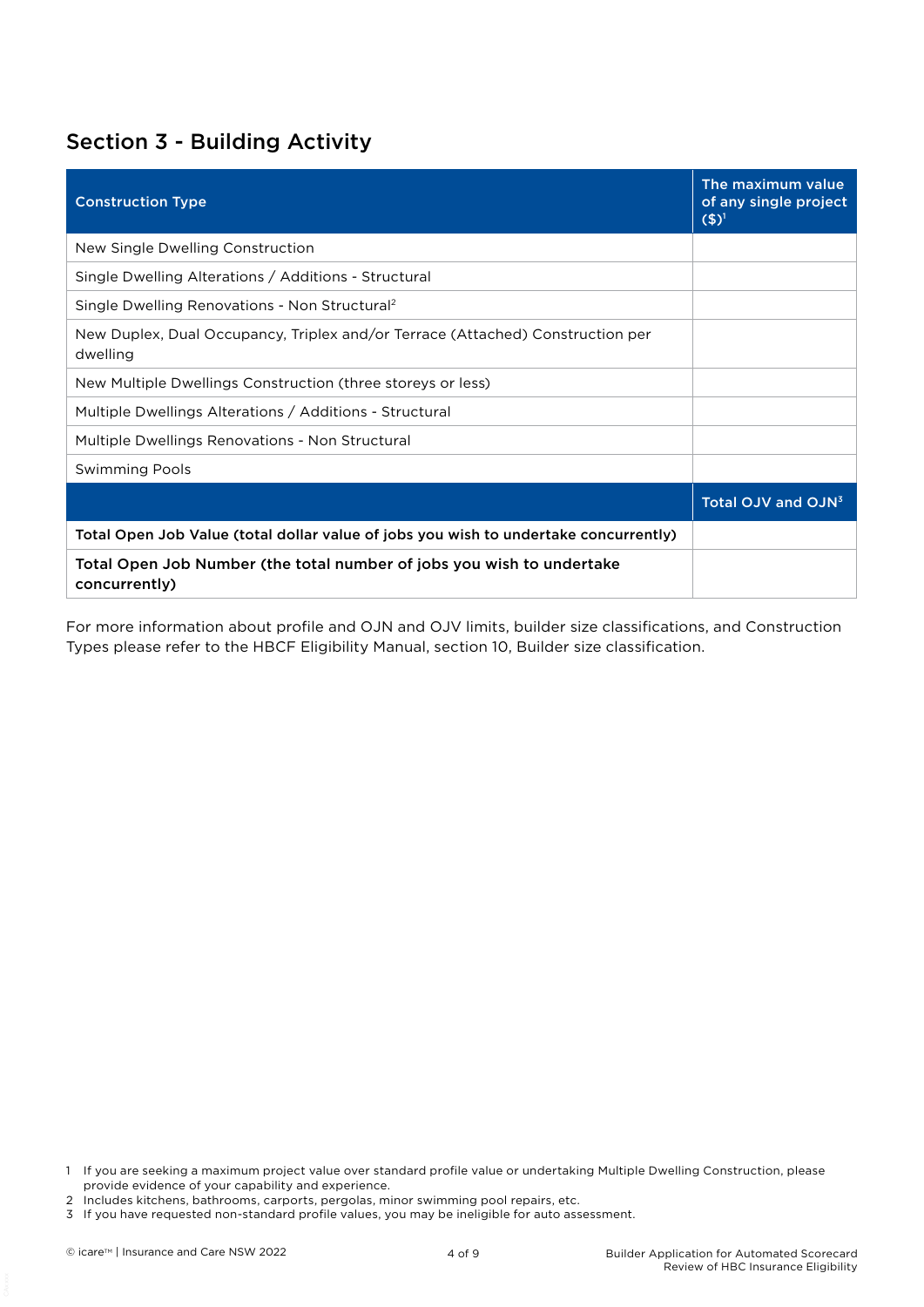### Section 4 - Business and Personal Background Information

Each of the following is a 'relevant person': the applicant, a partner, a director, a shareholder, a nominated supervisor, and a manager.

1. Has any 'relevant person' associated with this application, or any business of which they were a director/ partner/principal/shareholder or nominated supervisor, ever had a builder's licence refused or cancelled in any Australian state or territory?\*

| No | Yes. If Yes, please provide details below |
|----|-------------------------------------------|
|    |                                           |
|    |                                           |

2. Has any 'relevant person' associated with this application, or any business of which they were a director/ partner/principal/shareholder or nominated supervisor, ever been declined insurance?\*

| <b>No</b> | Yes. If Yes, please provide details below |
|-----------|-------------------------------------------|
|           |                                           |
|           |                                           |

3. Has the NSW Civil & Administrative Tribunal (NCAT) or any other State-based tribunal or court handled any matters that resulted in orders for rectification or payment against any 'relevant person' associated with this application, or any business of which they were a director/principal/shareholder or nominated supervisor?\*

 $\overline{N}$   $\overline{y}$   $\overline{y}$  Yes. If Yes, please provide details below

4. Has any 'relevant person' associated with this application been a director/partner/principal/shareholder/ manager or nominated supervisor of a business at the time (or within the past two years) that it was placed in external administration, liquidation, receivership or entered into any (formal or informal) arrangement to repay outstanding debts with creditors?\*



No  $\parallel$  Yes. If Yes, please provide details below

5. Has any 'relevant person' associated with this application been in bankruptcy or under a Trustee in bankruptcy?\*

 $\overline{N}$   $\overline{N}$   $\overline{N}$  Yes. If Yes, please provide details below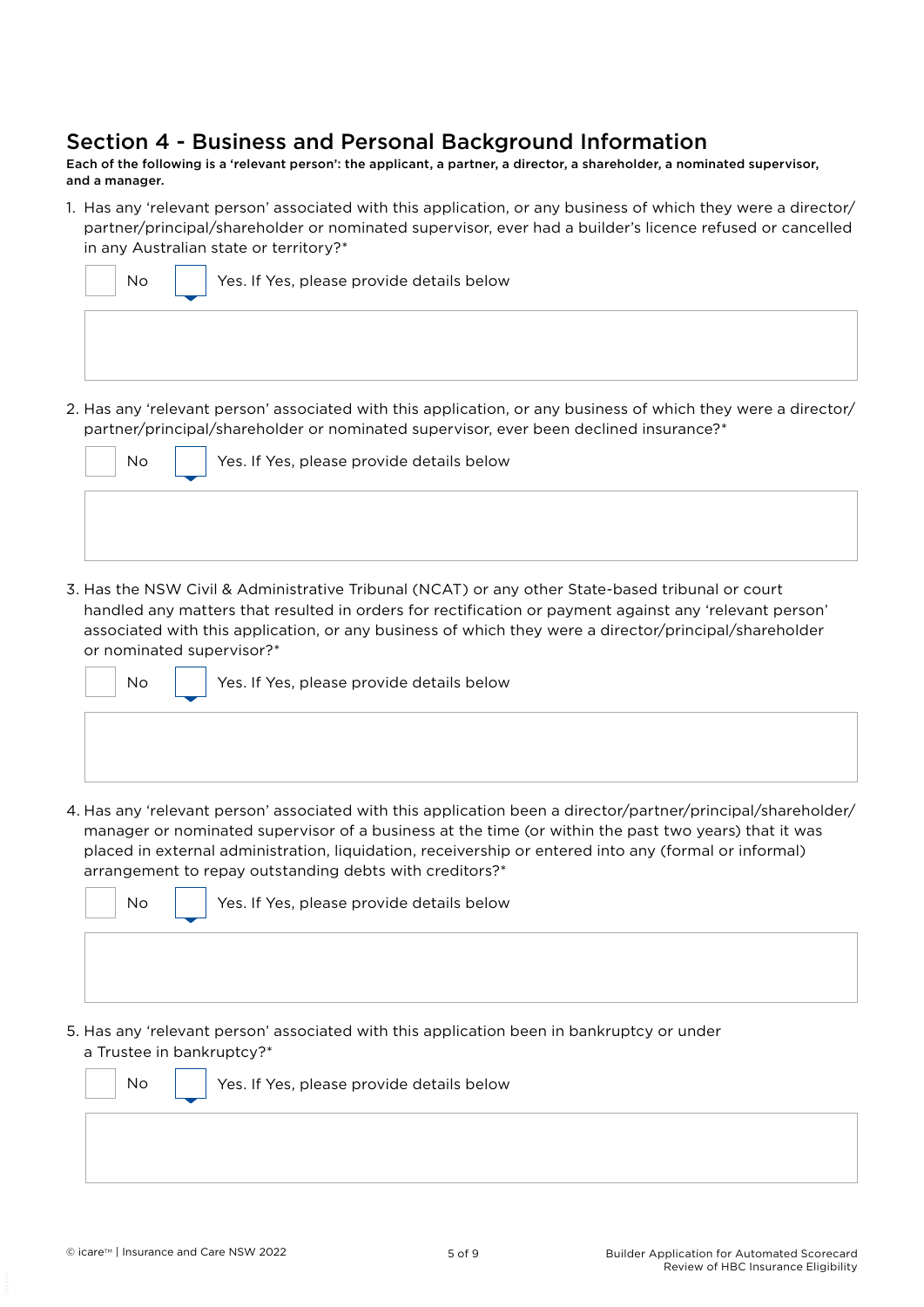6. (i) Has any 'relevant person' associated with this application been insured before under a different business name and/or licence number in the last five years?\*

No  $\parallel$  Yes. If Yes, please provide details of the business name and licence number Business name Licence No. 2008 and 2008 and 2008 and 2008 and 2008 and 2008 and 2008 and 2008 and 2008 and 200

(ii) Have there been any claims made under policies issued for projects contracted by the above business(es)?\*

| No | Yes. If Yes, please provide details of claims made. |  |  |  |
|----|-----------------------------------------------------|--|--|--|
|    |                                                     |  |  |  |
|    |                                                     |  |  |  |
|    |                                                     |  |  |  |

7. (i) Is any 'relevant person' associated with this application currently insured (or has been insured before) with another provider of Home Building Compensation insurance (including a provider of an alternative indemnity product) within the past 10 years?\*

 $\overline{a}$ 

No **Yes.** If Yes please provide details of the insurer/alternative indemnity product provider and Eligibility Limits and current utilisation

| <b>Insurer/Provider Name</b> | <b>Approved Eligibility/</b><br>Insurance Limits | Current<br><b>Utilisation</b> |
|------------------------------|--------------------------------------------------|-------------------------------|
|                              |                                                  |                               |
|                              |                                                  |                               |
|                              |                                                  |                               |

(ii) Have there been any claims made under policies issued by the above provider in

respect of any 'relevant person' associated with this application?\*



No  $\parallel$  Yes. If Yes, please provide details of claims made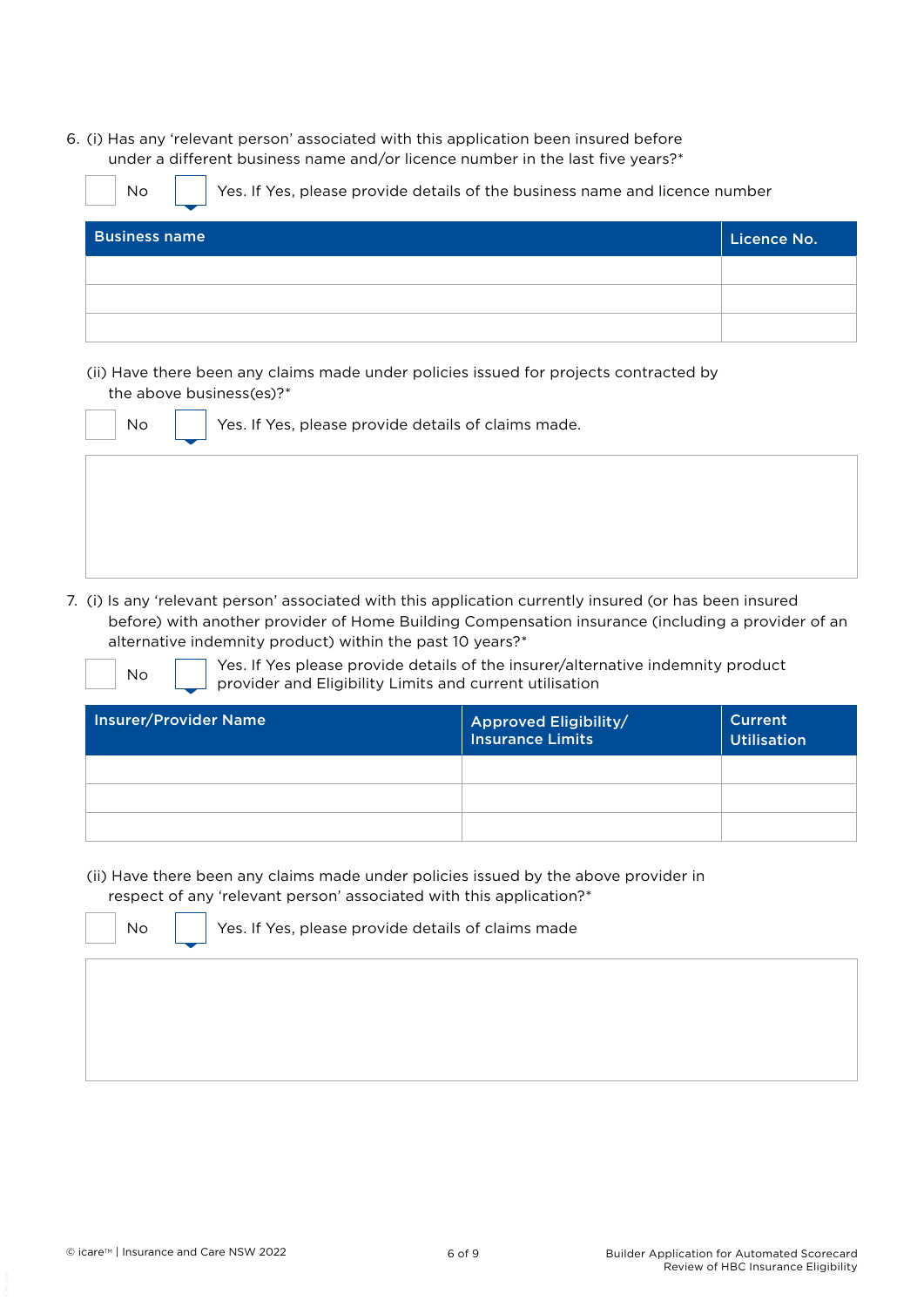## Section 5 - Builder Self-Service Portal

The Builder Self-Service Portal (BSSP) is a browser-based application where builders can: submit and view project applications, view current certificates of insurance, close completed jobs, access their certificate of eligibility, view builder construction profile and a summary of current projects (open job limits), access the HBCF claims quoting system to quote on jobs arising from claims, and manage participation in the Building Contract Review program (BCRP).

Note: BSSP registration is mandatory for Builders who must participate in the BCRP as a condition of eligibility. icare HBCF will decline a builder's Project Application if the builder is in the BCRP but has not registered in the BSSP. For further details about eligibility, please refer to the HBCF Eligibility Manual, contact your distributor, or contact icare HBCF.

Register for Builder Self-Service Portal (BSSP) access?

No Yes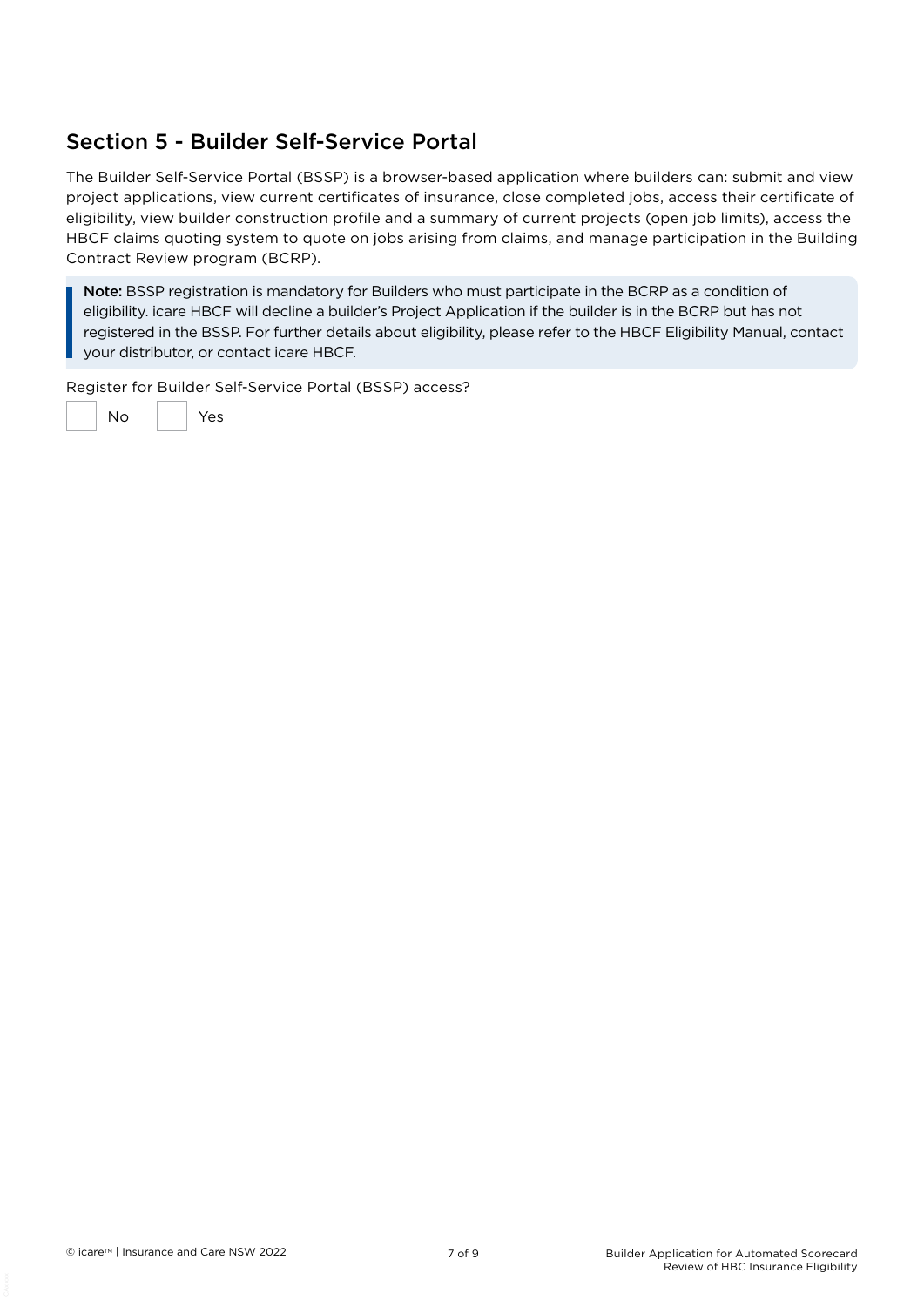## Section 6 - Privacy Statement

The NSW Self Insurance Corporation (SICorp) is a statutory corporation constituted under the *Self Insurance Corporation Act 2004 (NSW)* and is responsible for carrying on the business of providing insurance under the Home Building Compensation Fund (HBCF insurance) for residential building work done in New South Wales which requires such insurance under the *Home Building Act 1989 (NSW)*. Insurance and Care NSW (icare) provides the services and facilities of the SICorp under the *State Insurance and Care Governance Act 2015 (NSW)*. For the purposes of this Privacy Statement, SICorp and icare together are icare HBCF.

icare HBCF is regulated by the Privacy and Personal Information Protection Act 1998 (NSW) and is required to provide the following information to you in relation to your personal information.

### Purpose of Collection

icare HBCF, through its agents, contractors and associated entities, collects and holds personal information (information or an opinion about an individual whose identity is apparent or can reasonably be ascertained from the information or opinion and which relates to a natural living person) for the purpose of providing, administering, and managing HBCF insurance, including (without limitation):

- evaluating your application
- managing the risks associated with HBCF insurance
- providing, administering and managing insurance-related-services following acceptance of an application
- investigating, managing and processing claims made under the HBCF insurance.

icare HBCF and its agents, collect and hold personal information in connection with the purposes listed above, through this application and also from other State or Federal government bodies, your intermediary, insurance agents, loss assessors, claims investigators, reinsurers, insurance companies, mailing houses, claims reference providers, trade credit reference sources, financial assessors, other service providers, (for example, information provided by commercial credit searches conducted by commercial credit bureaus), and legal and other professional advisers or any other third party with relevant information.

Examples of personal information collected include (without limitation):

- your insurance claim history
- your credit history
- your financial status and history
- your corporate history
- your personal and professional relationships
- any other information about you, directly or indirectly relevant to the risk management undertaken by icare HBCF.

### Disclosure and collection

icare HBCF or its agents may disclose your personal information in connection with the purposes listed above or as otherwise

authorised or required by law, to other State or Federal government bodies, including regulators, your intermediary, our insurance agents, loss assessors, claims investigators, reinsurers, insurance companies, mailing houses, claims reference providers, trade credit reference sources, financial assessors, other service providers, and legal and other professional advisers.

#### Consequences if the information is not provided:

Supply of the information sought in this form is not required by law, however, if you do not provide us with this information we will be unable to consider applications for eligibility or any policy, or to deal with any claim under HBCF insurance. If the information is not provided, icare HBCF reserves the right to refuse to deal with any application or request until the requested information is provided.

### Access

You can request access to, and correction of, your personal information by contacting the icare Privacy team at [Privacy@icare.nsw.gov.au](mailto:Privacy%40icare.nsw.gov.au?subject=). In some circumstances we may not agree to allow you access to some or all of the personal information we hold about you, such as when it is unlawful to give it to you. In such cases, we will give you reasons for our decision.

#### icare HBCF, GPO Box 4052, Sydney NSW 2001

This address is provided in accordance with the Privacy and Personal Information Protection Act 1998. Please lodge the form with your distributor.

#### DO NOT send this form to the above address.